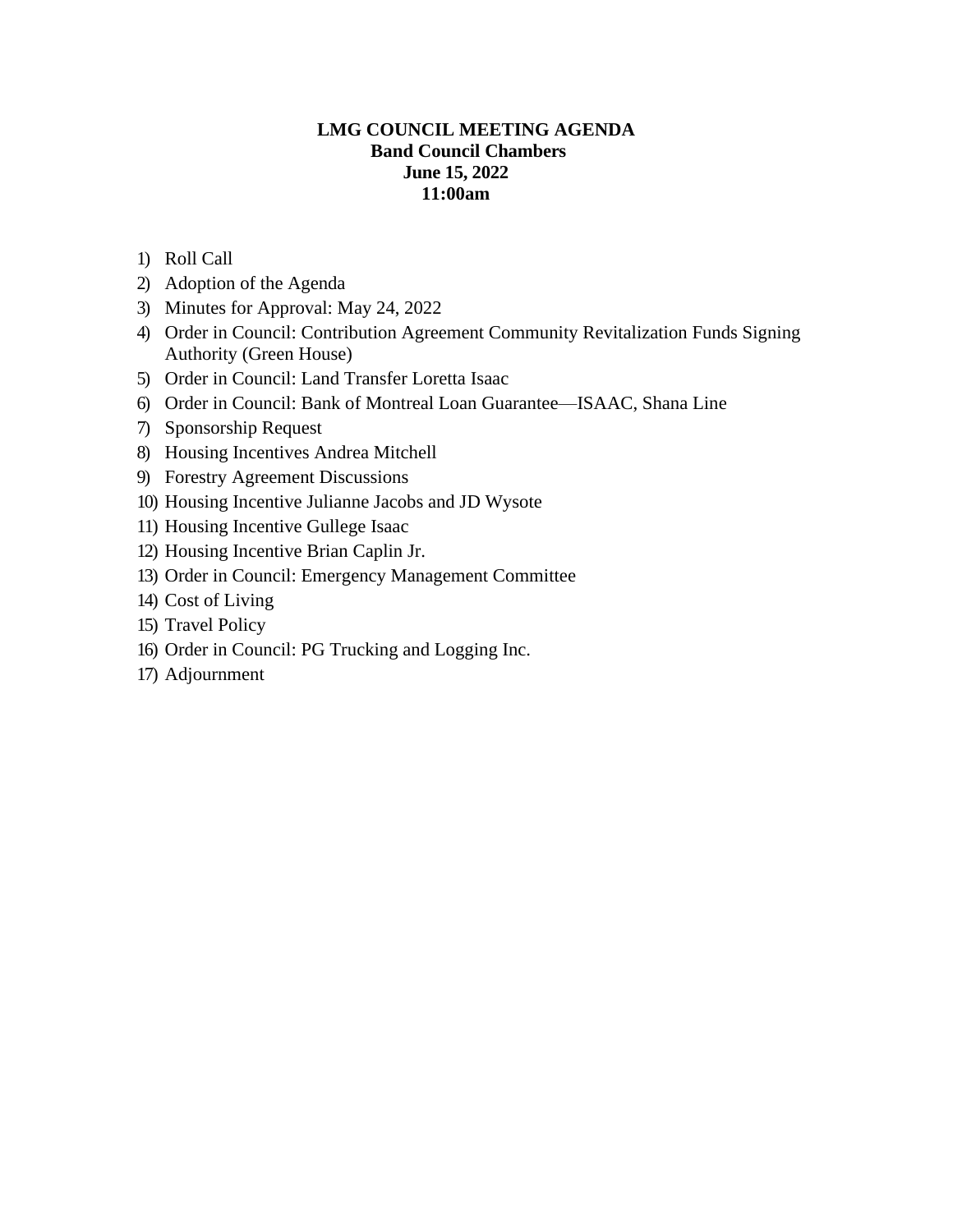# **1. Roll Call**

# **LMG COUNCIL ATTENDEES:**

Chief Darcy Gray Councillor Ali Barnaby (Sick) Councillor Annette Barnaby Councillor Brian Caplin Jr. Councillor Chad Gedeon (Absent w/ Excuse) Councillor Gordon Isaac Jr. Councillor Dr. Cathy Martin (Absent) Councillor George Martin Councillor Kevin Methot Councillor Sky Metallic Councillor Wendell Metallic Councillor Alexander Morrison Councillor Sheila Swasson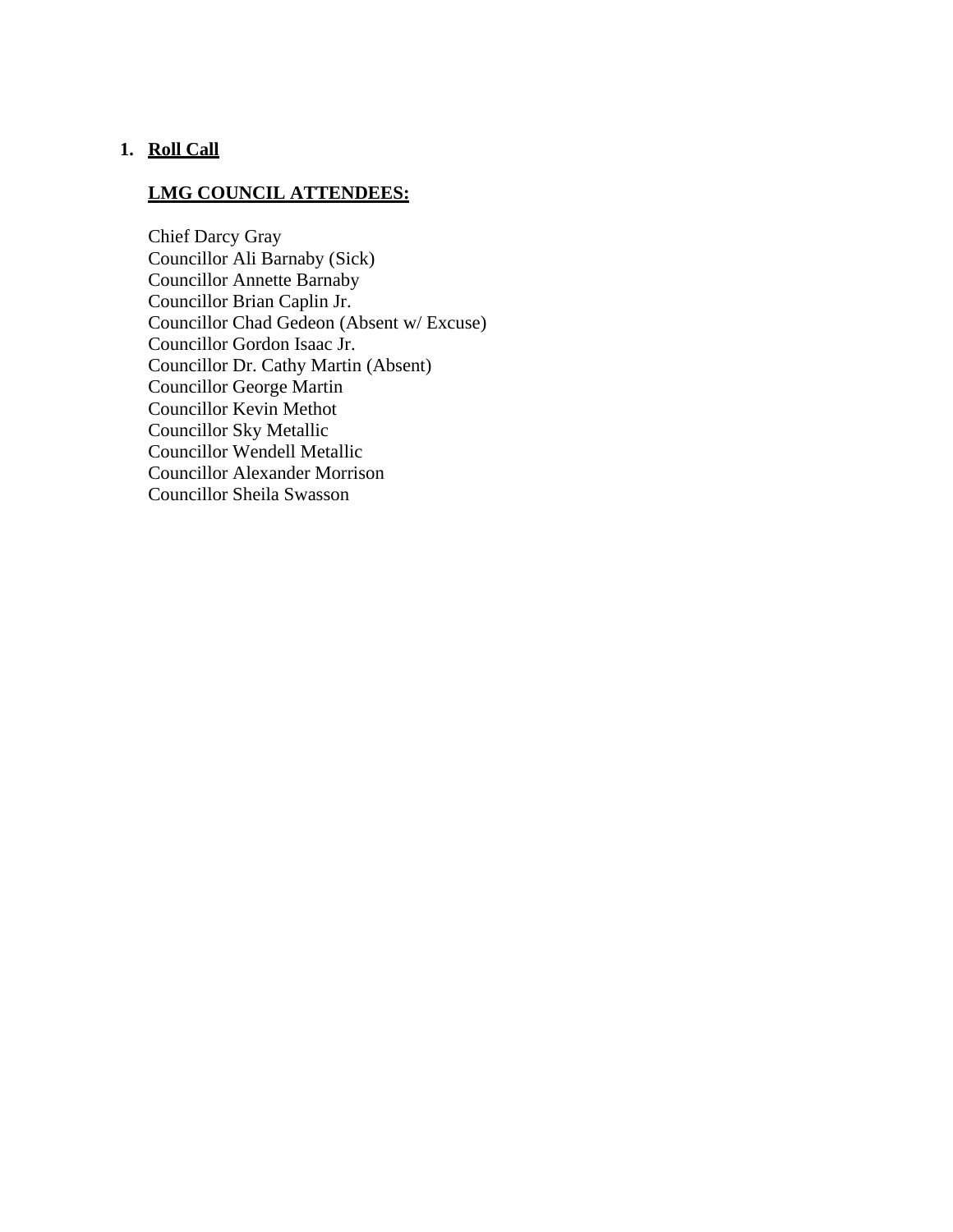## **2. Agenda Review**

Chief and Council made a motion to approve the Agenda for June 15, 2022.

Moved: Councillor Kevin Methot Second: Councillor Sheila Swasson Passed

## **3. Minutes for Approval May 24, 2022**

Chief and Council made a motion to approve the Minutes for May 24, 2022.

Moved: Councillor Sky Metallic Second: Councillor Kevin Methot Passed

# **4. Order in Council: Contribution Agreement: Community Revitalization Funds Signing Authority (Green House)**

Chief and Council made a motion to approve the Order in Council: Contribution Agreement: Community Revitalization Funds Signing Authority (Green House) authorizing Chief Gray to sign the Contribution Agreement.

Moved: Councillor Alexander Morrison Second: Councillor Wendell Metallic Passed

#### **5. Order in Council: Land Transfer—Loretta Isaac**

Chief and Council made a motion to approve the Order in Council: Land Transfer—Loretta Isaac, who completed their financial obligations.

Moved: Councillor Sheila Swasson Second: Councillor George Martin Passed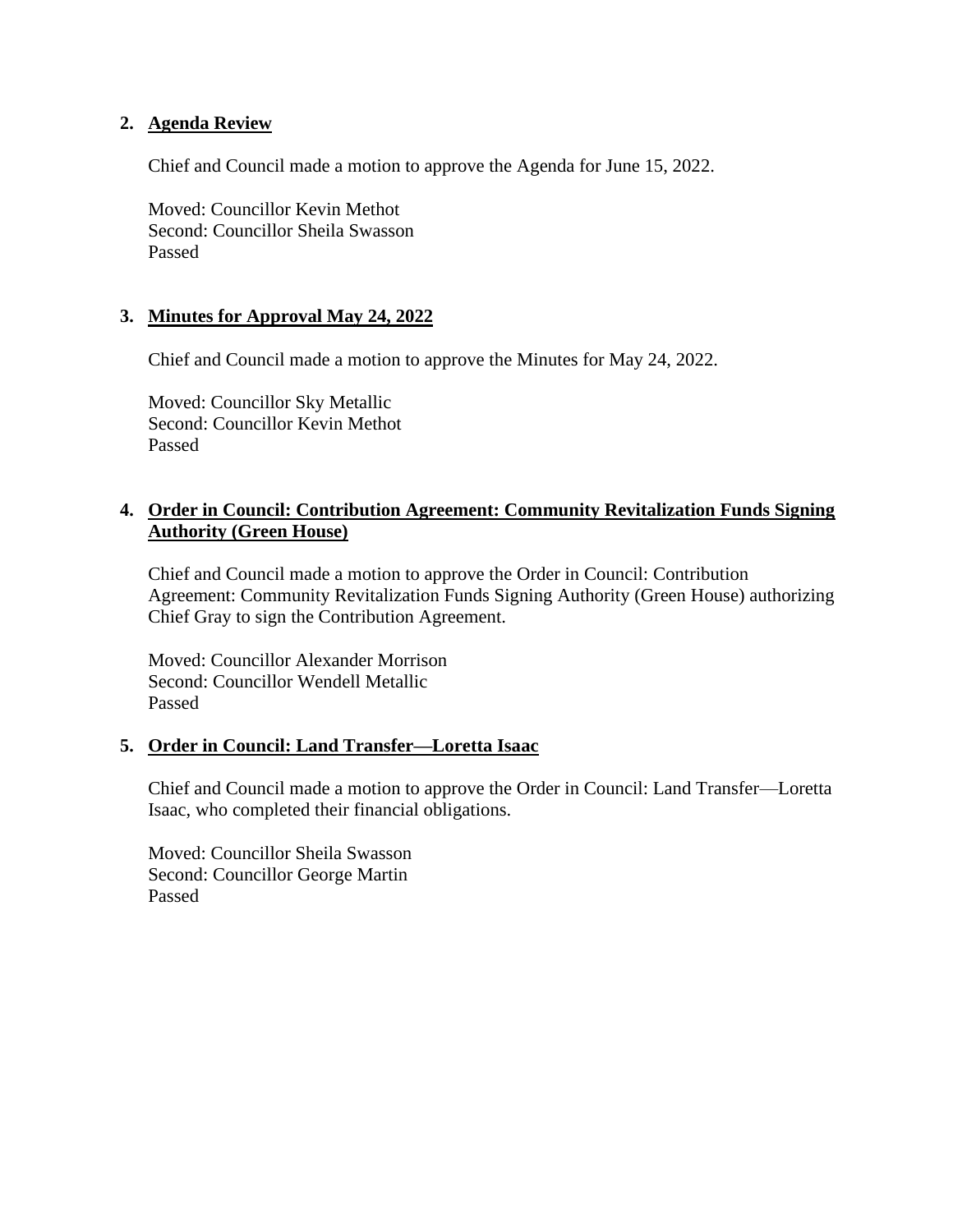# **6. Order in Council: Bank of Montreal Loan Guarantee—ISAAC, Shana Line**

Chief and Council made a motion to approve Order in Council: Bank of Montreal Loan Guarantee- ISAAC, Shana Line for the purchase of a home.

Moved: Councillor George Martin Second: Councillor Kevin Methot Abstain: Councillor Sheila Swasson Passed

#### **7. Sponsorship Request**

#### Restigouche Drive Thru

Chief and Council made a motion to approve a Sponsorship from the Restigouche Drive Thru, a contribution of \$1000.00 will be given to Desiree Pictou, who was involved in an accident leaving her hospitalized with life threatening injuries, and amputations of her leg.

Moved: Councillor Alexander Morrison Second: Councillor Kevin Methot Passed

#### Davery Mitchell and Nash Molley

Chief and Council made a motion to approve a Sponsorship up to \$1000.00 for Davery Mitchell and Nash Molley to attend the North Shore Fire Select U16 AA Team in Moncton, NB—receipts should be submitted.

Moved: Councillor Kevin Methot Second: Councillor Brian Caplin Jr. Passed

#### **8. Housing Incentives Andrea Mitchell**

Chief and Council made a motion to approve a Housing Incentive for Andrea Mitchell who is a First Time Homeowner, in accordance to the Housing Incentive Program.

Moved: Councillor Brian Caplin Jr. Second: Councillor Wendell Metallic Passed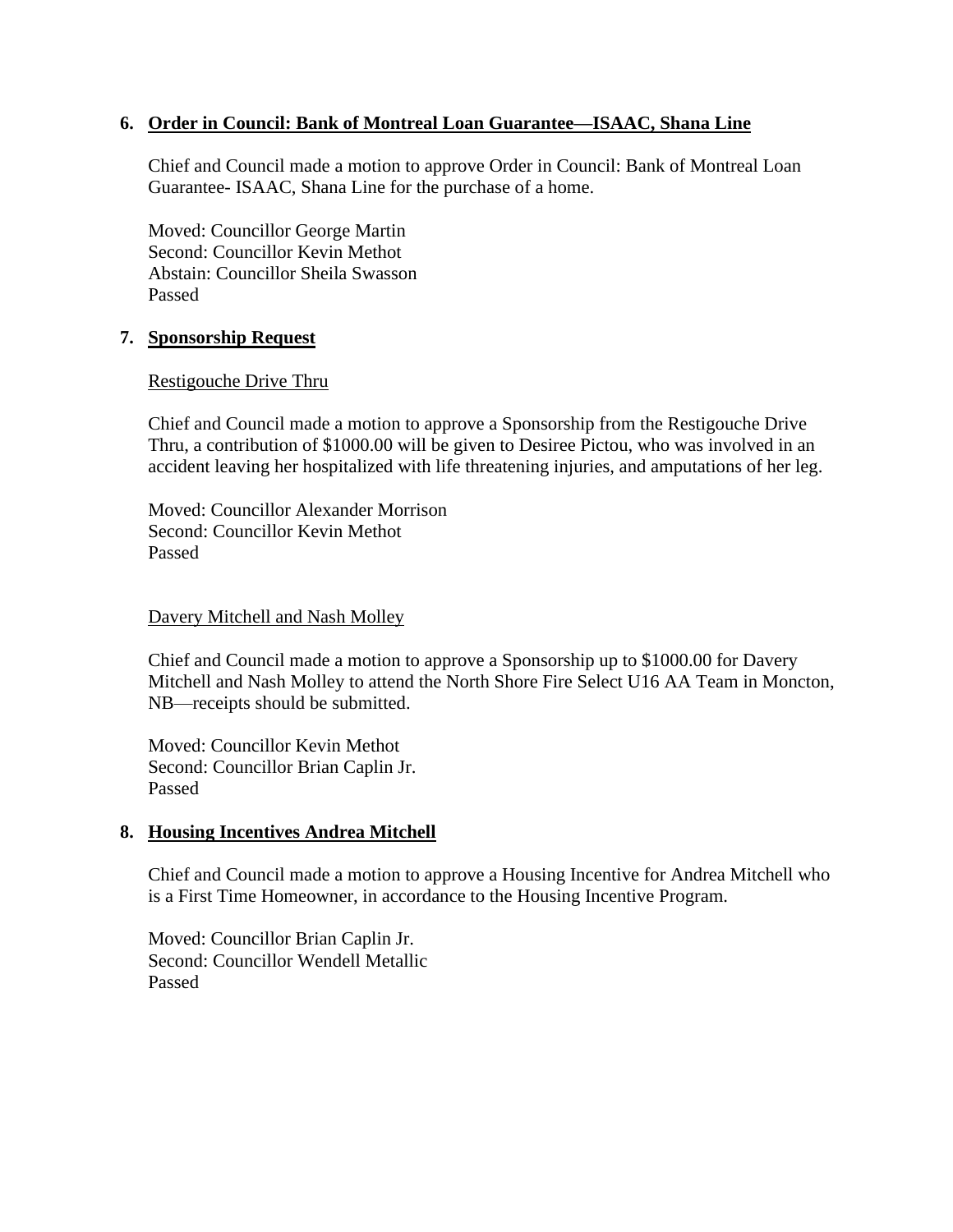#### **9. Forestry Agreement Discussion**

Chief and Council had a discussion regarding Forestry Agreement. A motion was made to approve Order in Council: Listuguj Mi'gmaq First Nation Forestry Activities.

Moved: Councillor Wendell Metallic Second: Councillor Sky Metallic Abstain: Councillor Annette Barnaby, Councillor Brian Caplin Jr., Councillor Kevin Methot Opposed: Councillor Alexander Morrison Passed

## **10. Housing Incentives- Julianne Jacobs**

Chief and Council made a motion to approve the Housing Incentive for Julianne Jacobs and JD Wysote who qualify for the First time Homeowner Incentive.

Moved: Councillor Wendell Metallic Second: Councillor Alexander Morrison Passed

#### **11. Housing Incentive- Gullege Isaac**

Tabled—until Policy Review

# **12. Housing Incentive- Brian Caplin Jr.**

Chief and Council made a motion to approve the Housing Incentive for Brian Caplin Jr. who qualify for the First Time Homeowner Incentive.

Moved: Councillor Kevin Methot Second: Councillor Alexander Morrison Abstain: Councillor Brian Caplin Jr. Passed

#### **13. Order in Council: Emergency Management Committee**

Chief and Council made a motion to approve the Order in Council: Emergency Management Committee, reinstating the committee.

Moved: Councillor Alexander Morrison Second: Councillor Kevin Methot Passed